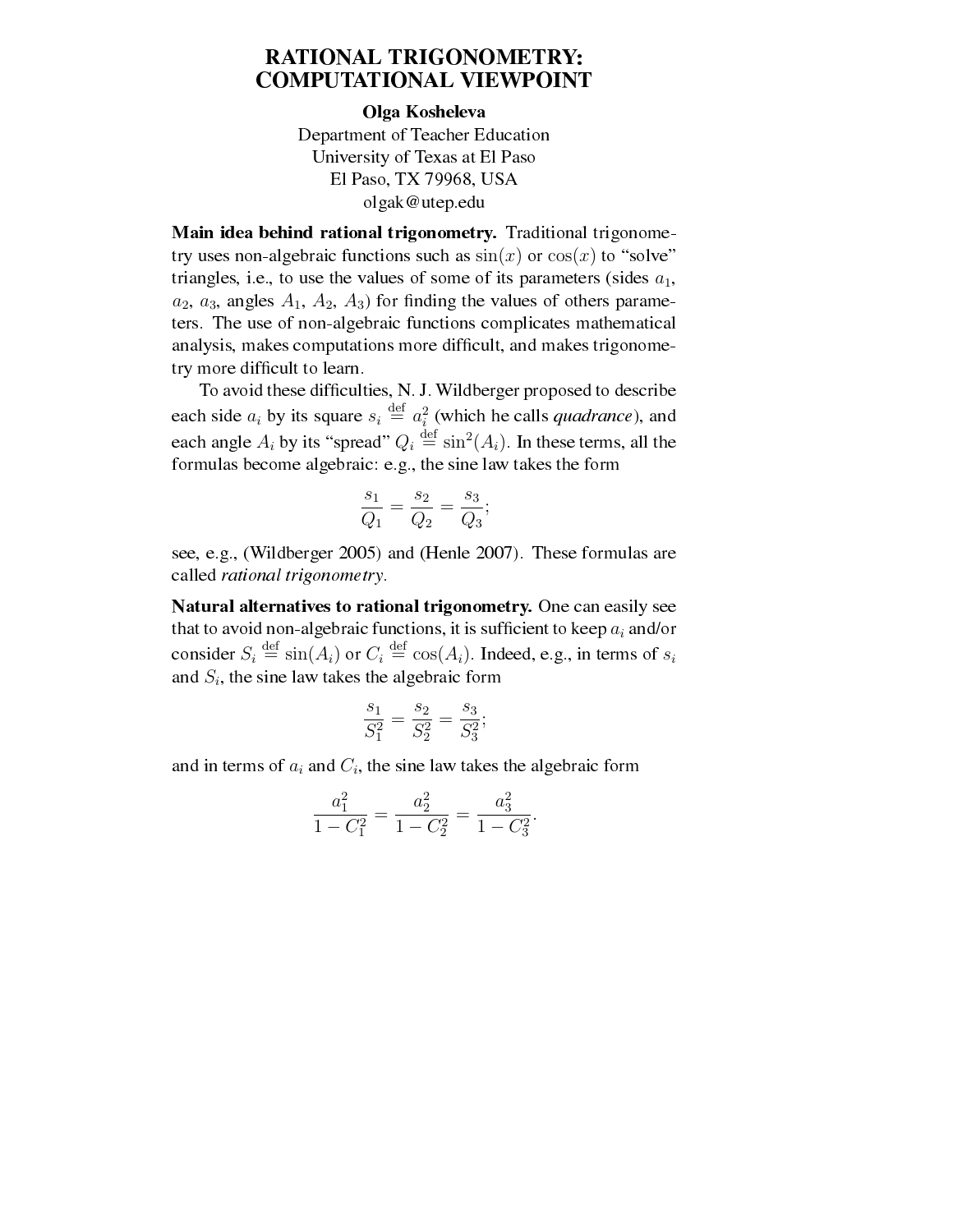Is rational trigonometry better than its alternatives? From the purely theoretical viewpoint (of making all the formulas algebraic), all the above alternatives are as good as the original rational trigonometry. However, one can notice that the formulas of rational trigonometry are somewhat easier that the corresponding formulas of the alternative trigonometries. So, a natural hypothesis is that from the computational viewpoint, rational trigonometry is probably better. This is exactly what we prove in this paper.

Computational viewpoint: a brief description. As we have mentioned, the main idea behind rational trigonometry is that algebraic relations are "better" than non-algebraic ones, and that, e.g., computing a square root is easier than computing a sine.

In real computers, however, only arithmetic operations – addition, subtraction, multiplication, and division – are directly hardware supported (and thus faster to compute). All non-arithmetic standard supported (and thus faster to compute). An non-aritmetic standard<br>functions, be it  $\sqrt{x}$  or sin(x), take much longer time to compute - and this time is approximately the same for all such functions, - and this time is approximately the same for an such functions whether they are algebraic (like  $\sqrt{x}$ ) or non-algebraic (like sin(x)).

So, from the computational viewpoint, what matters is the number of calls to all non-arithmetic standard functions.

Case of right triangles. Let us show that for right triangles, in terms of the number of such calls, rational trigonometry  $(s, Q)$  is indeed better than its alternatives  $(a, Q)$ ,  $(s, S)$ ,  $(s, C)$ ,  $(a, S)$ ,  $(a, C)$  – and than the traditional trigonometry  $(a, A)$ . For a right triangle



there are 5 parameters  $a_1$ ,  $a_2$ ,  $a_3$ ,  $A_1$ ,  $A_2$ . If we know any 2 of them (except for  $A_1$  and  $A_2$ ), we can determine the rest. Modulo symmetry  $a_1 \leftrightarrow a_2$ ,  $A_1 \leftrightarrow A_2$ , we thus have 5 possible problems:

- 1. we know  $a_1$  and  $a_2$ ;
- 2. we know  $a_1$  and  $a_3$ ;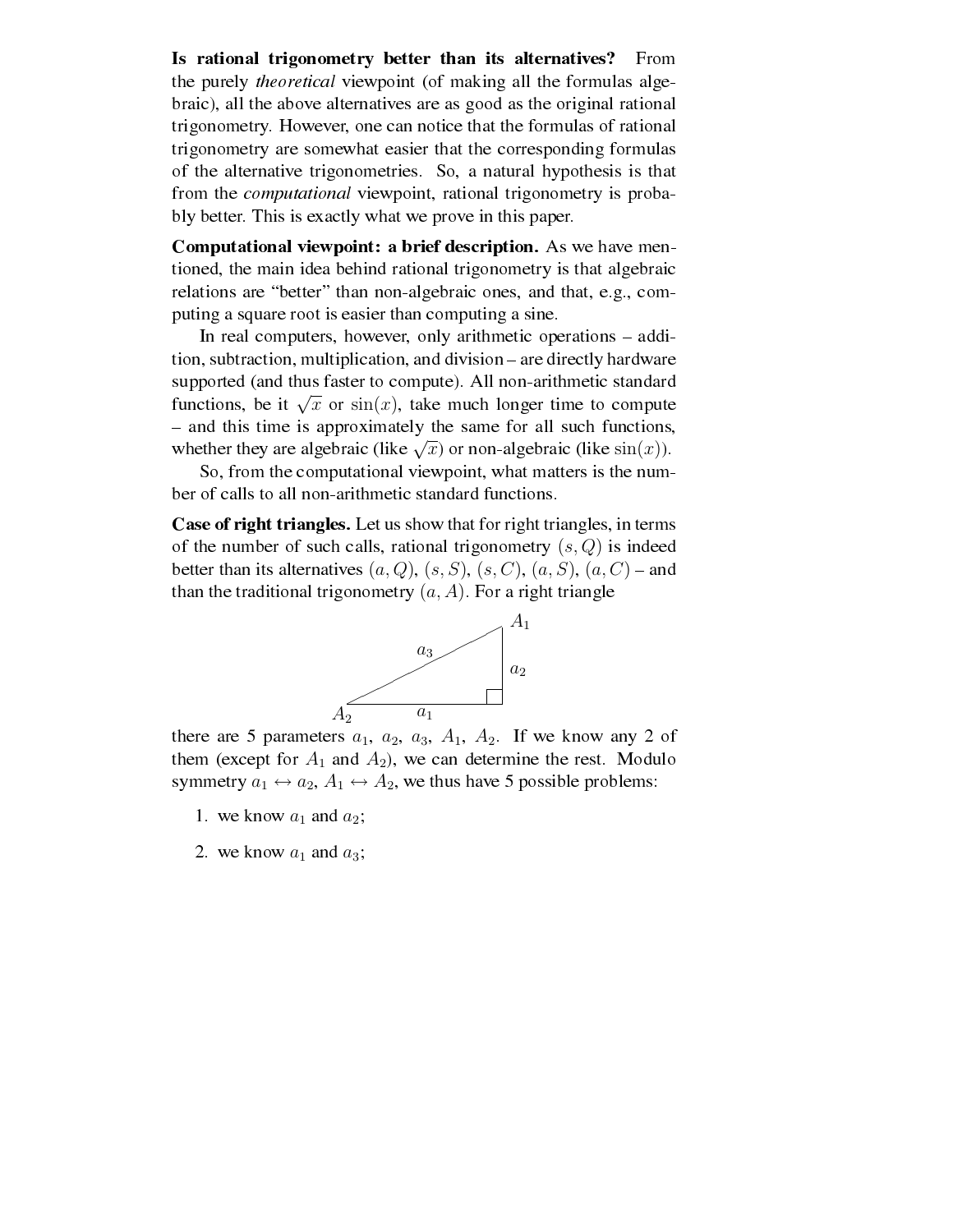- 3. we know  $a_1$  and  $A_1$ ;
- 4. we know  $a_1$  and  $A_2$ ;
- 5. we know  $a_3$  and  $A_1$ .

In rational trigonometry and in alternative trigonometries, we assume that we know the corresponding characteristics of sides and angles, and we must compute the remaining ones. For example, in the 1st problem under rational trigonometry, we know  $s_1$  and  $s_2$ , and we want to compute  $s_3$ ,  $Q_1$ , and  $Q_2$ .

In the traditional trigonometry  $(a, A)$ , in all 5 problems, a nonarithmetic operation is needed:  $\sqrt{x}$  to compute  $a_3 = \sqrt{a_1^2 + a_2^2}$  and  $a_2=\sqrt{a_3^2-a_1^2}$  in the first 2 problems, and trig functions to compute  $a_2$  in other problems.

In  $(a, S)$  and in  $(a, C)$ , we still need  $\sqrt{x}$  to compute  $a_3 =$  $\sim$  $a_1^2 + a_2^2$  and  $a_2 = \sqrt{a_3^2 - a_1^2}$ . In  $(s, S)$ , once we know  $S_1$ , we need  $\sqrt{x}$  to compute  $S_2 = \sqrt{1 - S_1^2}$ . Similarly, in  $(s, C)$ , once we know  $C_1$ , we need  $\sqrt{x}$  to compute  $C_2 = \sqrt{1 - C_1^2}$ .

In contrast, in  $(s, Q)$ , all 5 problems can be solved by using only arithmetic operations:

- 1. compute  $s_3 = s_1 + s_2$ ,  $Q_1 = s_1/s_3$ , and  $Q_2 = 1 Q_1$ ;
- 2. compute  $s_2 = s_3 s_1$ ,  $Q_1 = s_1/s_3$ , and  $Q_2 = 1 Q_1$ ;
- 3. compute  $s_3 = s_1/Q_1$ ,  $s_2 = s_3 s_1$ , and  $Q_2 = 1 Q_1$ ;
- 4. compute  $Q_1 = 1 Q_2$ ,  $s_3 = s_1/Q_1$ , and  $s_2 = s_3 s_1$ ;
- 5. compute  $s_1 = s_3 \cdot Q_1$ ,  $s_2 = s_3 s_1$ , and  $Q_2 = 1 Q_1$ .

Thus, for right triangles, rational trigonometry is indeed computationally faster.

**Case of general triangles.** For general triangles, with  $A_3$  possibly different from  $\pi/2 = 90^{\circ}$ , modulo symmetry, we have 5 possible problems: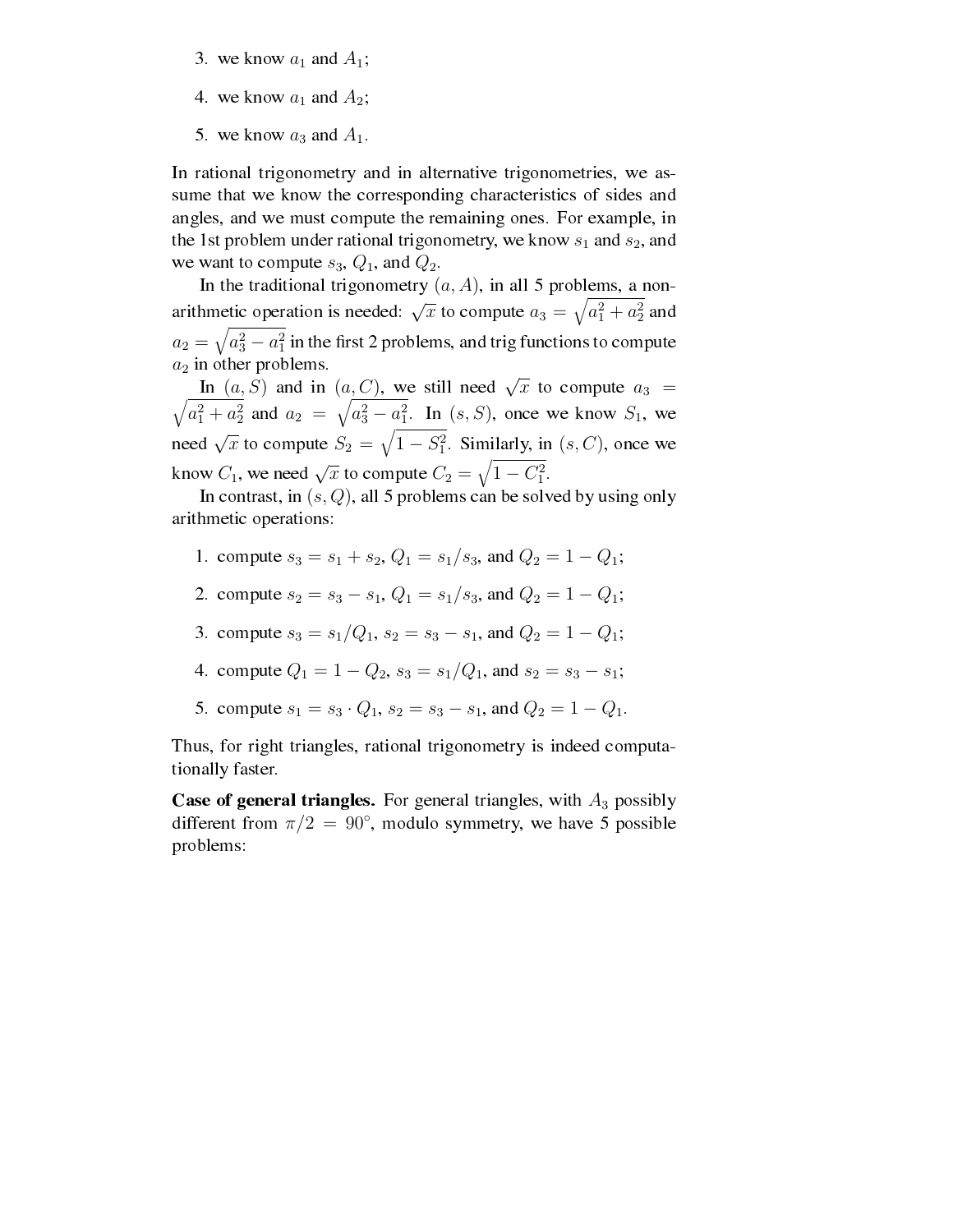- 1. we know  $a_1$ ,  $a_2$ , and  $a_3$ ;
- 2. we know  $a_1$ ,  $a_2$ , and  $A_3$ ;
- 3. we know  $a_1$ ,  $a_2$ , and  $A_1$ ;
- 4. we know  $a_1$ ,  $A_1$ , and  $A_2$ ;
- 5. we know  $a_1$ ,  $A_2$ , and  $A_3$ .

All these problems can be solved by using the sine law, the cosine law

$$
a_3^2 = a_1^2 + a_2^2 - 2a_1 \cdot a_2 \cdot \cos(A_3),
$$

and the fact that  $A_1 + A_2 + A_3 = \pi$ .

In  $(s, Q)$ , the sine law is purely arithmetic; the cosine law takes the form  $\mathcal{L}_{\mathcal{A}}$ 

$$
s_3 = s_1 + s_2 - 2\sqrt{s_1 \cdot s_2 \cdot (1 - Q_3)},
$$

with one non-arithmetic operation  $\sqrt{x}$ . The formula

$$
A_3 = \pi - (A_1 + A_2)
$$

leads to

$$
\sin^2(A_3) = (\sin(A_1) \cdot \cos(A_2) + \sin(A_2) \cdot \cos(A_1))^2,
$$

i.e., to

$$
Q_3 = Q_1 \cdot (1 - Q_2) + Q_2 \cdot (1 - Q_1) + 2\sqrt{Q_1 \cdot (1 - Q_2) \cdot Q_2 \cdot (1 - Q_1)},
$$

also with one non-arithmetic operation  $\sqrt{x}$ . So, all 5 problems can also with one non-arithmetic operation  $\sqrt{x}$ . So, an 3 proble.<br>be solved by using at most one non-arithmetic operation  $\sqrt{x}$ :

- 1. use the cosine law to compute  $1 Q_3 =$  $(s_1 + s_2 - s_3)^2$  $\frac{4s_1 \cdot s_2}{4s_1 \cdot s_2}$  and similarly  $Q_1$  and  $Q_2$ ; 0 non-arithmetic operations;
- 2. use the cosine law to compute  $s_3$  (one call to  $\sqrt{x}$ ), then act as in Problem 1; 1 non-arithmetic operation;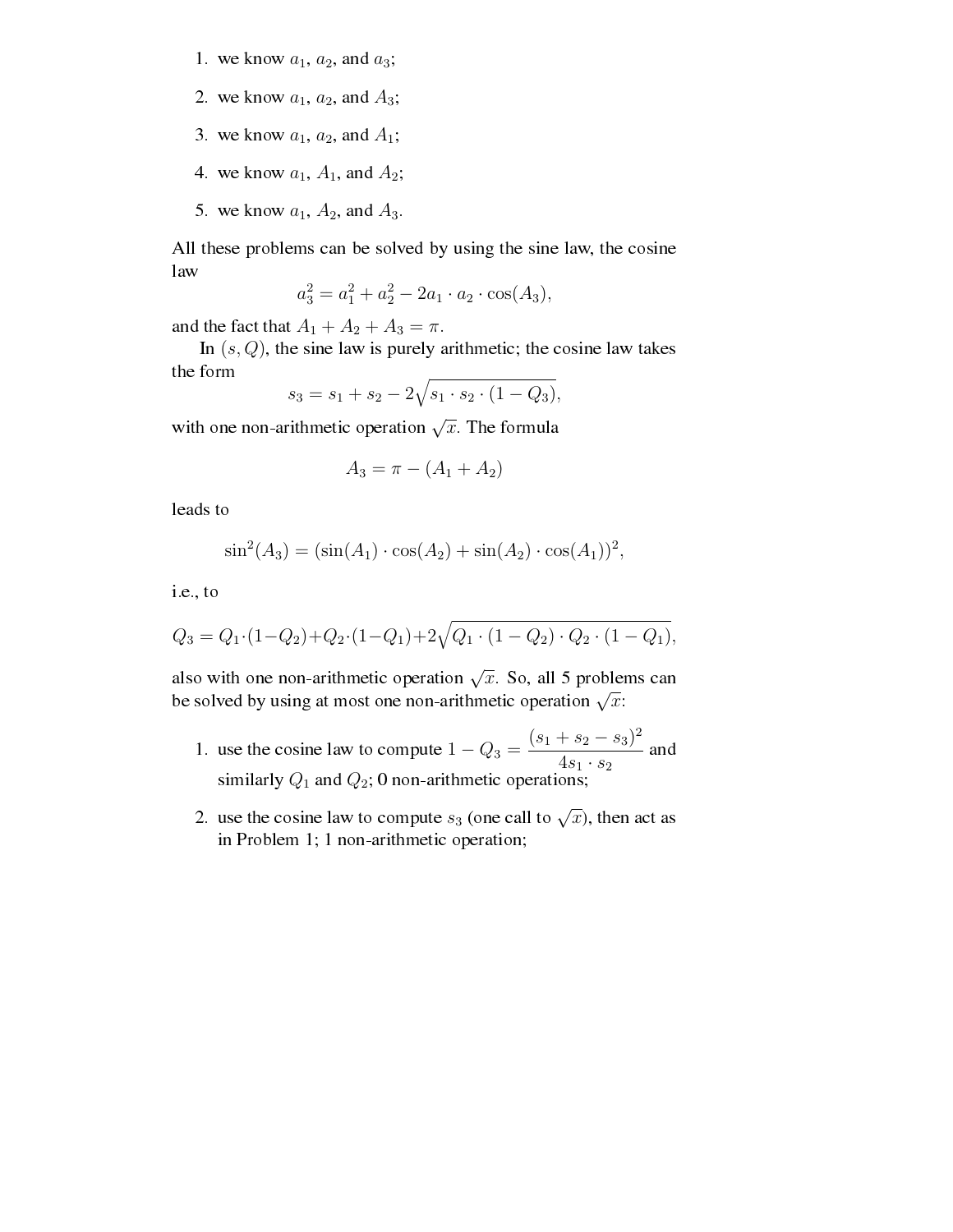- 3. use the sine law to compute  $Q_2 = Q_1 \cdot (s_2/s_1)$ , find  $Q_3$ (one call to  $\sqrt{x}$ ), then use the sine law to compute  $s_3$ ; 1 nonarithmetic operation;
- 4. find  $Q_3$  (one call to  $\sqrt{x}$ ), then use the sine law to compute  $s_2$ and  $s_3$ ; 1 non-arithmetic operation;
- 5. find  $Q_1$  (one call to  $\sqrt{x}$ ), then use the sine law to compute  $s_2$ and  $s_3$ ; 1 non-arithmetic operation.

One can check that in the traditional trigonometry  $(a, A)$  and in all alternatives  $(a, Q)$ ,  $(s, S)$ ,  $(s, C)$ ,  $(a, S)$ ,  $(a, C)$ , for one of the above 5 problems, at least two non-arithmetic operations are needed. Specifically:

- In  $(a, S)$ , for the 2nd problem, the only law we can apply is If  $(a, b)$ , for the zha problem, the only law we can apply is<br>the cosine law; this application requires two calls to  $\sqrt{x}$ : first the cosme raw, this application requires two carts to  $\sqrt{x}$ . It is<br>to compute  $cos(A_3)$  as  $\sqrt{1 - S_3^2}$  and the second to compute  $a_3 =$ q  $a_1^2 + a_2^2 - 2a_1 \cdot a_2 \cdot \cos(A_3).$
- In  $(a, A)$ , for this same 1st problem, we need an arccosine function to find  $A_3$  and then one more arcsine or arccosine to find one angle  $A_1$  or  $A_2$  (once two angles are known, we can find the third one as  $\pi - A_3 - A_1$ .
- In  $(a, C)$  and  $(s, C)$ , for the 3rd problem, the only law we can apply is the sine law; this application requires two calls can apply is the sine law, this application requires two calls<br>to  $\sqrt{x}$ : first to compute  $S_1 = \sin(A_1)$  as  $\sqrt{1 - C_1^2}$  and then, after computing  $S_2$ , to compute  $C_2 = \sqrt{1 - S_2^2}$ .
- Finally, in  $(s, S)$ , for the 2nd problem, we need one square root to compute the cosine  $C_3$ , and then at least one more square root to find  $S_1$  after applying the sine law  $s_1/S_1^2 =$  $s_3/S_3^2$ .

**Other alternatives?** Instead of using  $a_i$  or  $s_i = a_i^2$ , we could use an arbitrary function  $f(s_i)$ . Similarly, instead of  $A_i$  or  $Q_i = \sin^2(A_i)$ ,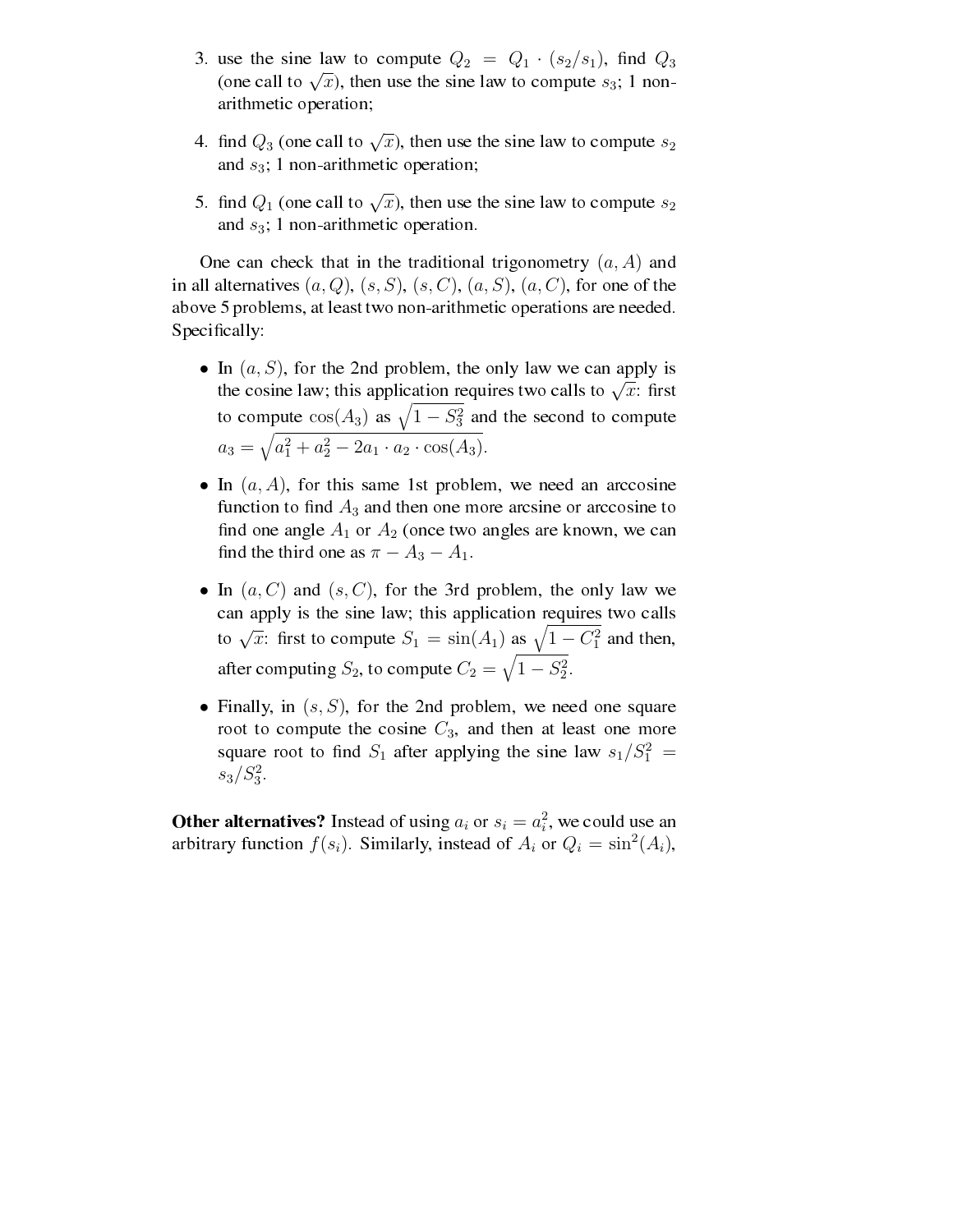we could use an arbitrary function  $F(Q_i)$ . We have shown that for  $s_i$ and  $Q_i$ , we need 0 non-arithmetic operations for right triangles and at most 1 for general triangles. A natural question is: for what other functions  $f(x)$  and  $F(x)$  is this property true?

For the right triangle, the Pythagoras theorem leads to  $s_3$  =  $s_1 + s_2$ . We want to compute  $f(s_3)$  from  $f(s_1)$  and  $f(s_2)$  without using any non-arithmetic operations, i.e., by applying a rational function. So, the desired function  $f(x)$  must satisfy the property  $f(s_1+s_2) = R(f(s_1), f(s_2))$  for some rational function  $R(x, y)$ . As proven in (Aczel 2006), such functions are either rationally equivalent to  $f(x) = x - i.e.$ , have the form  $f(x) = \frac{a \cdot x + b}{c \cdot x + d}$  - or to  $f(x) = \exp(k \cdot x)$ . One can check that for  $f(x) = \exp(k \cdot x)$ , other formulas cannot be arithmetic, so, in essence, we have to consider  $f(x) = x$  and the quadrance  $f(s_i) = s_i = a_i^2$ .

Similarly, one can prove that we have to consider a function  $F(x) = x$ , i.e., in effect, the spread  $F(Q_i) = Q_i = \sin^2(A_i)$ . Strictly speaking, we can consider functions are known to be either rationally equivalent to  $F(x) = x$ . Let us give some trig-relevant examples:

- For  $F(x) = 1 x$ , we get  $\cos^2(A_i)$ .
- For  $F(x) = x/(1-x)$ , we get  $\tan^2(A_i)$ .
- For  $F(x) = (1-x)/x$ , we get  $\cot^2(A_i)$ .
- For  $F(x) = 1/x$ , we get  $\csc^2(A_i) = 1/\sin^2(A_i)$ .
- For  $F(x) = 1/(1-x)$ , we get  $\sec^2(A_i) = 1/\cos^2(A_i)$ .

Conclusions. Traditional trigonometry uses non-algebraic functions like  $sin(x)$  to "solve triangles", i.e., to find some parameters of the triangle from the others. In (Wildberger 2005), N. J. Wildberger showed that if we characterize each side  $a_i$  by its "quadrance"  $s_i \stackrel{\text{def}}{=}$  $a_i^2$  and each angle  $A_i$  by its "spread"  $Q_i \stackrel{\text{def}}{=} \sin^2(A_i)$ , then all the formulas for solving triangles become algebraic. Formulas using  $s_i$ and  $Q_i$  are called *rational trigonometry*.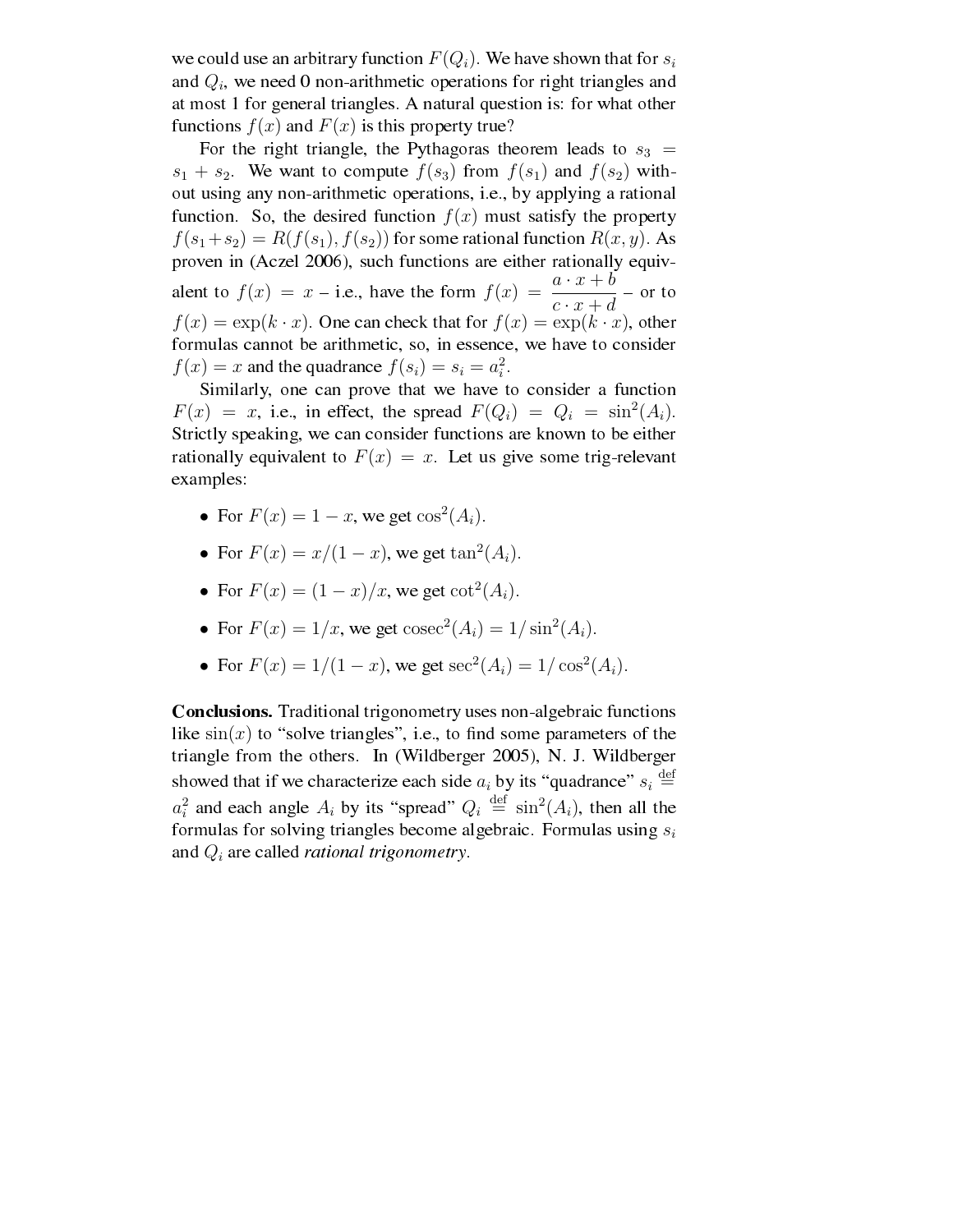The above "algebraic property" holds not only for the rational trigonometry (i.e., for the combination of  $s_i$  and  $Q_i$ ), but also for other combinations: e.g., for  $a_i$  and  $S_i \stackrel{\text{def}}{=} \sin(A_i)$ . Which combination should be select?

One of the main original objectives behind the algebraic property is the desired reduction of computation time. In view of this fact, in this paper, we analyze which combination leads to the smallest computation time. In modern computers, any non-arithmetic operation is much slower than an arithmetic one, so it is reasonable to use the number of non-arithmetic operations as a measure of computation time. We have shown that for  $s_i$  and  $Q_i$ , we need 0 non-arithmetic operations to solve right triangles and at most 1 non-arithmetic operation to solve general triangles. We have also shown that every combination which with this property is (rationally equivalent to)  $s_i$ and  $Q_i$ . Thus, rational trigonometry is indeed the computationally fastest way of solving triangles.

Open questions. In the above text, we only considered triangles. What happens if we similarly analyze more complex geometric constructions? Constructions in spherical, hyperbolic (Lobachevsky), or pseudo-Euclidean space?

In some cases, the traditional approach is clearly computationally faster. For example, if a straight line segment consists of two disjoint subsegments of lengths  $a_1$  and  $a_2$ , then the total length  $a$  is arithmetically computable as  $a = a_1 + a_2$ , but computing the total and antimetrically computable as  $a = a_1 + a_2$ , but computing the total<br>spread requires a call to the function  $\sqrt{x}$ :  $s = s_1 + s_2 + 2\sqrt{s_1 \cdot s_2}$ . Similarly, rotation by a given angle becomes more computationally difficult in the rational trigonometry. Is it possible to characterize such cases?

Acknowledgments. The author is very thankful to colleagues from the University of Technology, Sydney, for their hospitality.

## References

J. Aczel, Lectures on Functional Equations and Their Applications, Dover, New York, 2006.

M. Henle, A review of (Wildberger 2005), American Mathemat*ical Monthly*, 2007, Vol. 114, No. 10, pp. 933–937.